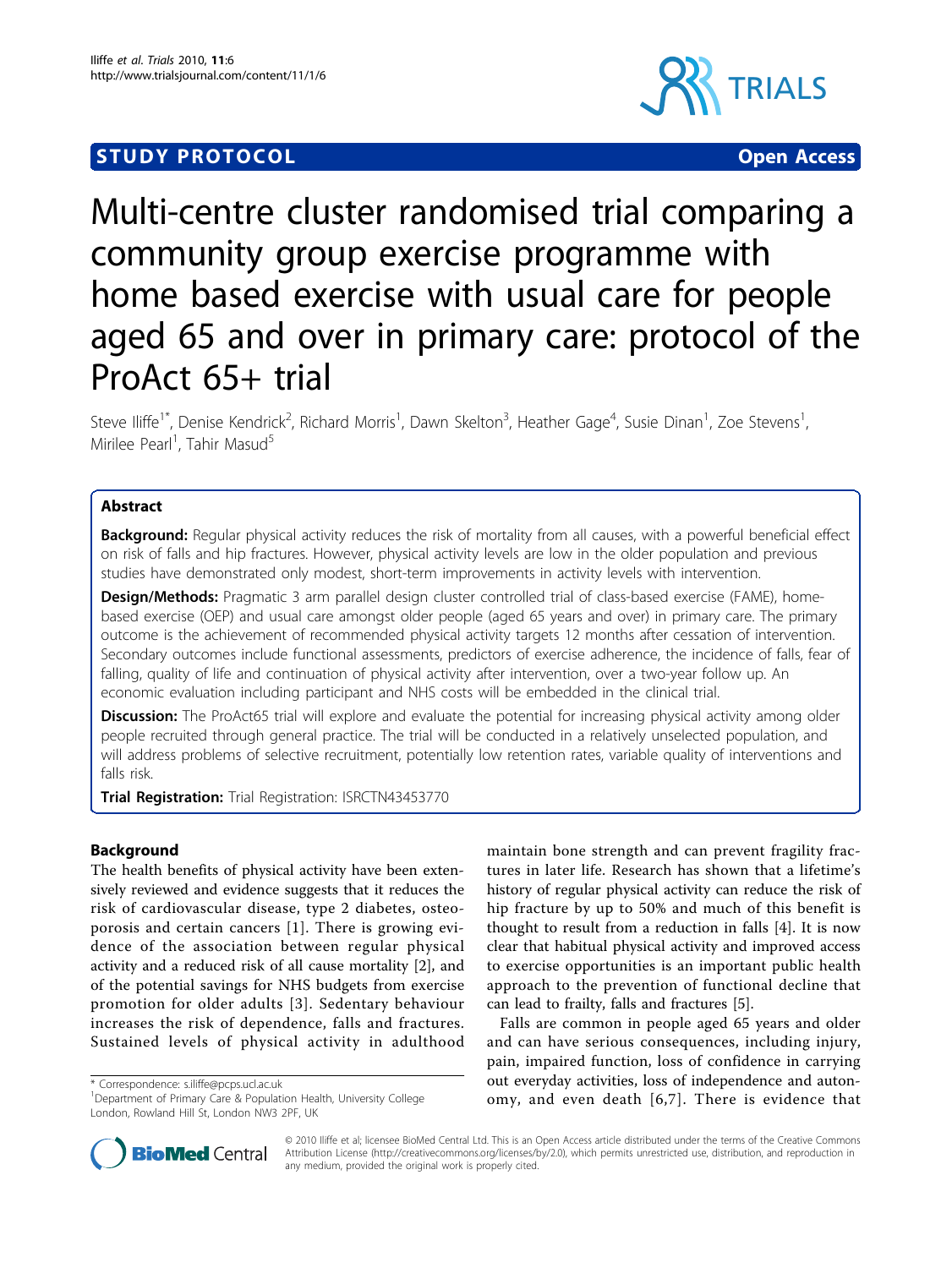interventions providing some form of exercise may be effective in preventing falls amongst older people [[8](#page-9-0)] and that healthcare costs [[9](#page-9-0),[10\]](#page-9-0) can be reduced if falls are reduced [\[11-15](#page-9-0)].

Current recommendations for health benefits are that people do at least 30 minutes of physical activity of moderate intensity on at least five days of the week [\[16](#page-9-0)]. However, surveys have consistently shown a high prevalence of physical inactivity in the UK population [\[17\]](#page-9-0). A recent systematic review comparing seventeen randomised controlled trials with different interventions designed to encourage sedentary, community dwelling adults to do more physical activity [[18\]](#page-9-0) concluded that interventions were effective in the short and mid term, at least in middle age, and that there were no significant increases in adverse events in the four studies that reported them. However, it is unclear which individual interventions (e.g. home-based or facility-based) are the most effective in increasing physical activity in the long term, or in specific groups (e.g. older people).

The NHS is attempting to address the problem of inactivity in a variety of ways, including exercise referral schemes in primary care ('exercise on prescription') which are currently provided by approximately 89% of Primary Care Trusts and usually involves referring patients to local leisure centres [\[19\]](#page-9-0). Although exercise on prescription has been shown to be feasible and effective in vulnerable older people [[20\]](#page-9-0), there appear to be significant barriers to the uptake of exercise classes in leisure centres. For many older people home exercise or group exercise in non-intimidating environments (e.g. community halls) may be more appealing, and result in higher uptake of exercise programmes and longer continuation of exercise. Peer activity mentors have also been shown to be effective in increasing uptake and adherence to exercise [[21](#page-9-0)-[24](#page-9-0)].

There are currently two existing exercise programmes, designed for use in community settings, specifically for people aged 65 and over. The first is a home based programme known as the Otago Exercise Programme (OEP) and the second is a community based group exercise programme known as the Falls Management Exercise Programme (FaME).

The OEP (Otago Exercise Programme) [[25-](#page-9-0)[31\]](#page-10-0) and FaME (Falls Management Exercise) programmes [[32](#page-10-0)] were both designed for use in community settings. specifically for people aged 65 and over. As well as being designed to reduce falls, both are based on the components of fitness and principles of programming for all older adults (i.e. warm up, mobility, stretches, strength and balance, endurance and a cool-down) and have all the elements of training appropriate for that age group. Exercises are tailored to the individual's ability and health need. Both programmes involve strength & balance training which is tailored to the individual's ability and health need.

The OEP is a home based exercise programme for older people which is effective in reducing the falls and fall-related injuries, improving balance, strength and confidence in performing everyday activities without falling, and has been shown to be cost effective for people aged 80 and over [[25-](#page-9-0)[31](#page-10-0)]. It was designed to be delivered by physiotherapists and nurses trained and supervised by physiotherapists. A one year evaluation of the OEP showed considerable improvements in outdoor activities (walking, shopping, gardening, other outside leisure activities) after 6 months (unpublished data Campbell) with participants continuing to exercise after completing the programme. It also showed significant improvements in executive function after 6 months [[30](#page-10-0)]. Whilst the OEP has been evaluated in four controlled trials of older primary care patients in New Zealand and one RCT in Canada, it has not been tested in a primary care setting in the UK for its feasibility, impact, acceptability and cost-effectiveness.

FaME is a group exercise programme which was developed and tested in a controlled trial in the UK [[32\]](#page-10-0), but not in a primary care population. It aims to improve balance [[33\]](#page-10-0) and was designed to be delivered by qualified postural stability instructors (PSIs) [[34\]](#page-10-0). It has been shown to be effective in reducing falls and injuries resulting from falls [[32\]](#page-10-0). Good compliance was demonstrated with the FaME programme and nearly two thirds of people participating in FaME continued in group exercise programmes for over a year after trial completion. (unpublished data Skelton). FaME now needs to be evaluated for its impact, acceptability and cost-effectiveness within primary care.

This trial aims to fill the gaps in the current evidence base by evaluating the delivery, impact, acceptability and cost-effectiveness of a community based exercise programme (FaME) and a home based exercise programme (OEP) supported by similarly aged (peer) mentors, compared with usual care for primary care patients. The underlying assumption is that the exercises will produce sufficient subjective well-being and improved mobility to encourage continuation of higher levels of physical activity after the cessation of the intervention. Each exercise programme will be compared with usual care for effectiveness in producing sustained change in physical activity. The two programmes will be compared for cost-effectiveness if both are effective in promoting sustained change in physical activity. The primary hypotheses are: 1) Both exercise programmes produce sustained changes in physical activity (PA) compared with usual care, and 2) The Otago programme (OEP) is more cost effective than FaME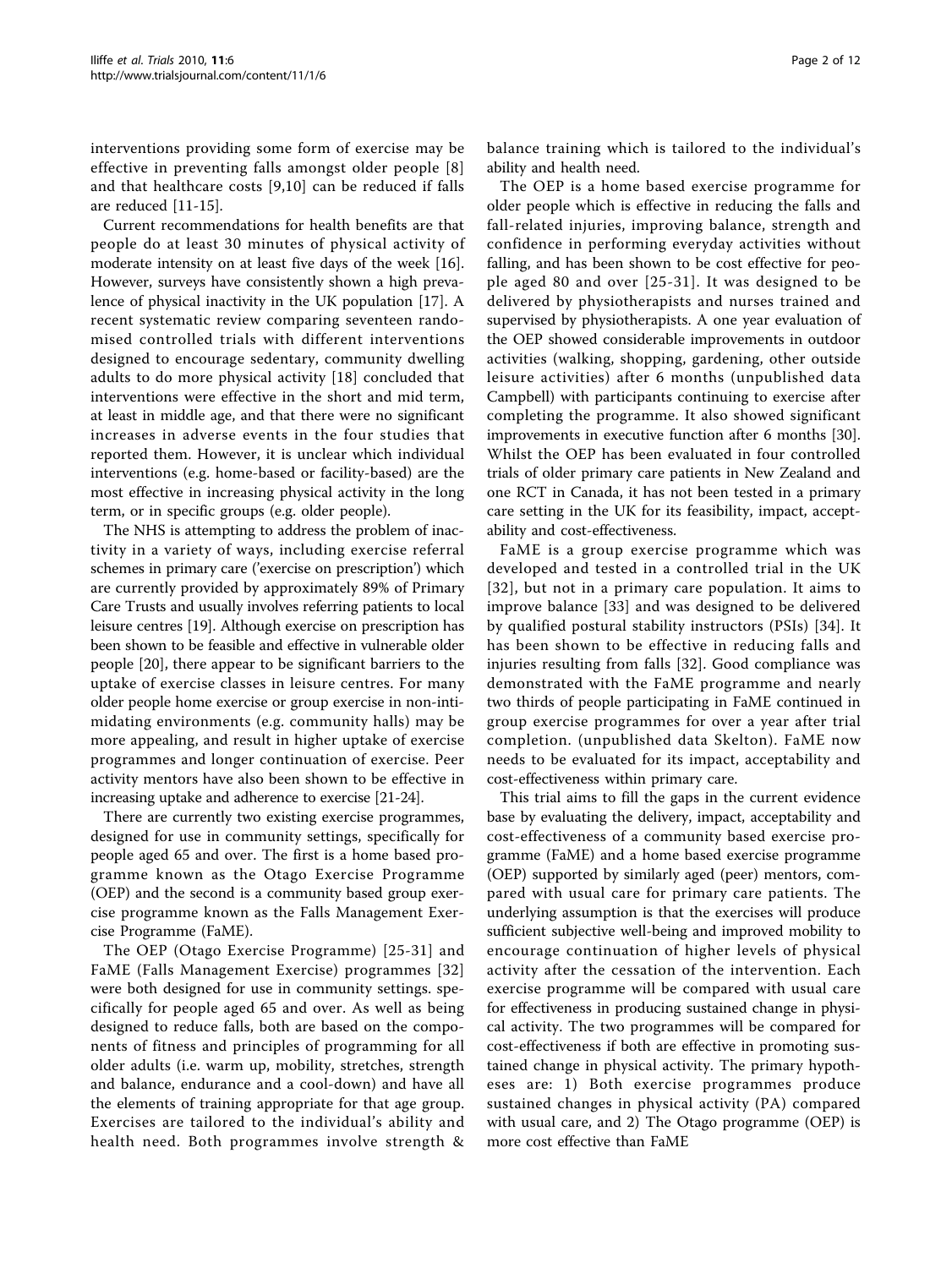## **Objectives**

The primary objective is to determine the effect of two evidence based exercise programmes designed for older people, compared with usual care (i.e. with no special interventions to promote physical activity) on the achievement of recommended physical activity targets 12 months after cessation of intervention.

The secondary objectives are to:

(1) determine the health benefits of the programmes to participants starting at various levels of physical activity, particularly the effects on physical and psychological status, health status, health-related quality of life and quality adjusted life years (QALYs).

(2) estimate the costs of the exercise interventions, and possible cost offsets, and to assess the cost-effectiveness of community group exercise, and home-supported exercise compared with each other, and with usual care.

(3) determine the acceptability of the programmes, adherence rates, enabling factors and barriers to future implementation.

(4) compare the time course of responses by participants in terms of exercising at the recommended levels, at 0, 6, 12, 18 and 24 months after cessation of the intervention, between those undergoing the exercise programmes, and those receiving usual care.

(5) determine participants' perceptions of the value of exercise, and the predictors of continued exercise.

# Design/Methods

A 3 arm parallel design cluster controlled trial using minimisation for allocation at the level of general practice in two centres (London and Nottingham/Derby), comparing community-centre based group exercise programme (FaME), with a home based exercise programme and walking plan (OEP) and with usual care. There will be two years' follow-up to determine the impact, acceptability and adherence to the programme, longer term continuation of exercise and cost-effectiveness. The CONSORT diagram [\[35\]](#page-10-0) summarises the design (Fig [1](#page-3-0)).

#### Participants

Participants will be patients aged 65 years and over registered with participating general practices who give informed consent to participate.

#### Inclusion criteria for practices

Inclusion criteria will be a commitment to participate over the duration of the study and the availability of a suitable community venue in the practice catchment area.

#### Inclusion criteria for participants

Those aged 65 years and older, who can walk around independently of personal help both indoors and outdoors (with or without a walking aid) and who would be physically able to take part in a group exercise class, will be eligible to participate.

#### Exclusion criteria for participants

Those with any of the following criteria will be excluded:

• Three or more self-reported falls in the previous year;

• Resting BP > 180/100 mmHg; tachycardia > 100 bpm; those considered by their GP to have uncontrolled hypertension; significant drop in BP during exercise recorded in the medical records or found at initial assessment;

• Psychiatric conditions which would prevent participation in an exercise class, e.g. psychotic illness;

• Uncontrolled medical problems, which the GP considers would exclude patients from undertaking the exercise programme; e.g. acute systemic illness' such as pneumonia, poorly controlled angina, acute rheumatoid arthritis, unstable or acute heart failure;

• Conditions requiring a specialist exercise programme, e.g. uncontrolled epilepsy, significant neurological disease or impairment; unable to maintain seated upright position or unable to move about independently indoors;

• Not living independently (e.g. residential or nursing care);

• Significant cognitive impairment (unable to follow simple instructions);

• Already receiving long term physiotherapy or already in an exercise programme.

Exclusion criteria will be checked at the recruitment appointment by the researcher. This will include measurement of resting BP and pulse and completion of a health questionnaire. The participant's GP will be asked to confirm eligibility for each potentially eligible participant.

#### Recruitment of practices

General practices will be recruited from the Primary Care Research Networks (PCRN) in London and Nottingham/Derby. The PCRNs will be asked to identify potential participant practices by size and deprivation status. Approaches by mailed invitation, telephone contact with practice managers, and personal contact with local GP opinion leaders all be used as necessary [\[36](#page-10-0)].

#### Recruitment of participants

Practices will produce a single numbered list of patients aged 65 and over. Practice staff will be allowed to make and justify their own exclusions in liaison with the research team. The research team will provide the practices with a random number list to select the sample of patients to be approached after exclusions have been made. The sampling will vary depending on practice size. In practices with fewer than 600 patients aged 65 and over, all patients aged 65 and over will be invited to participate. In larger practices random sampling will be used to identify 600 patients aged 65 and over who will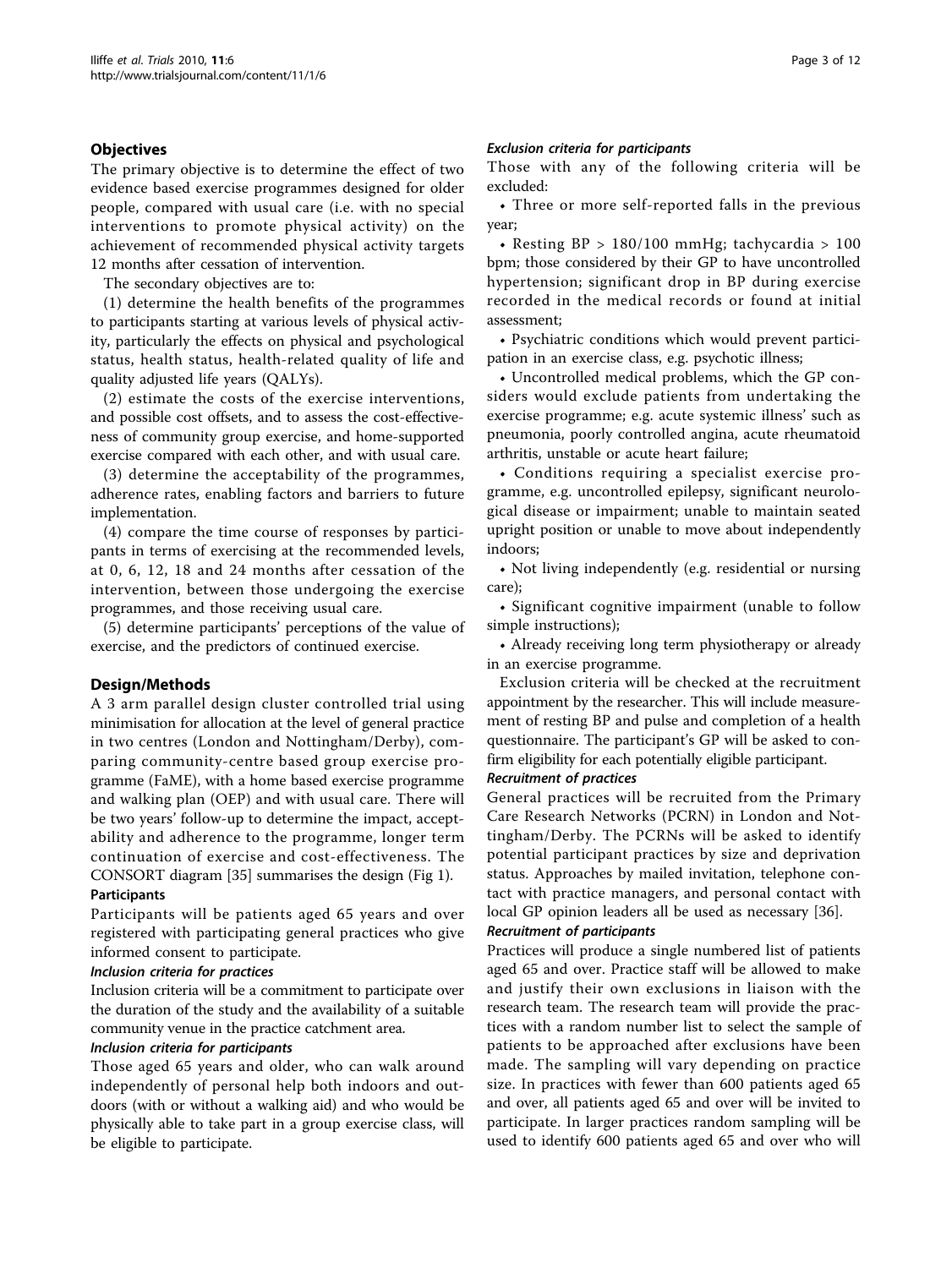<span id="page-3-0"></span>

be invited to participate. Patients will then be sent invitation letters about the trial by their usual General Practitioner.

#### Interventions

There are 3 arms to the trial:

(1) home based exercise programme and walking plan (OEP)

(2) community-centre based group exercise programme (FaME)

#### (3) usual care

## Home based exercise programme (OEP)

This consists of a 30 minute programme of leg muscle strengthening and balance retraining exercises progressing in difficulty to be performed at home at least three times per week, and a walking plan to be undertaken at least two times per week for 24 weeks. Each participant will receive an instruction booklet and ankle cuff weights (starting at 0.5 kg) to provide resistance for the strengthening exercises. The programme will be introduced to participants by trained research staff, at an appropriate starting level determined at an initial assessment. Trained peer mentors will contact and visit the participants at home to start the exercise programme with them and will follow-up with up to three more home visits (as the participants require). Participants will record the days they complete the programme, and mentors will telephone them fortnightly as mentor support has been shown to be effective in increasing adherence [[21-23](#page-9-0)]. Mentors will record and report any problems encountered with the exercise programme to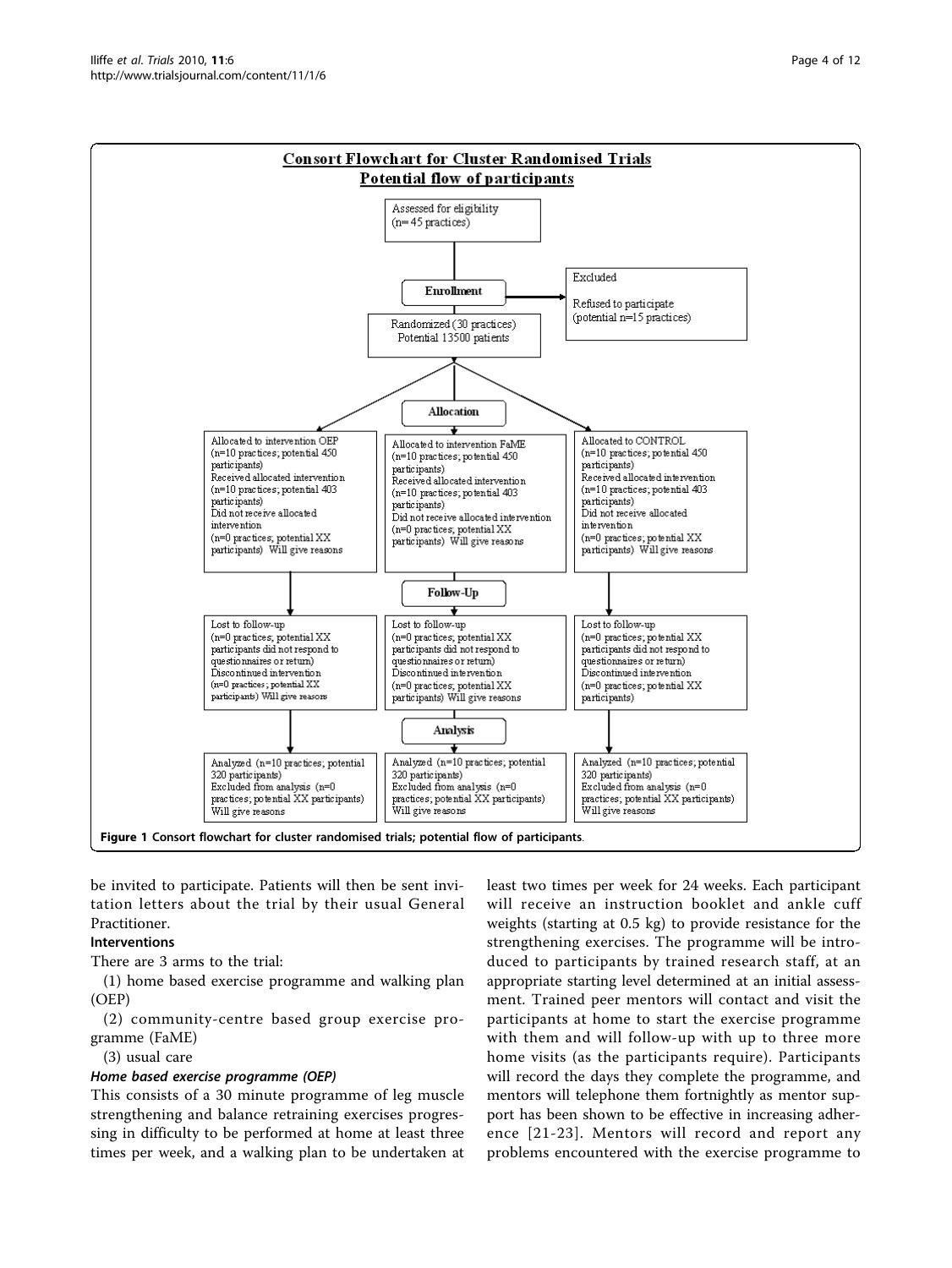the research team using an adverse event form developed for the study.

The delivery of the OEP will be standardised through training of research staff before the trial starts and there will be regular contact with the participants and peer mentors to check delivery protocols are being followed. Community based exercise programme (FaME)

The FaME programme comprises one hour-long PSIdelivered group exercise class in a local community centre for a maximum of 15 participants, and two 30 minute home exercise sessions (based on the OEP) per week for 24 weeks. Participants will be advised to walk at least twice per week for up to 30 minutes at a moderate pace. The programme includes leg muscle strengthening and balance retraining that progress in difficulty. Progressive trunk and arm muscle strengthening, bone loading, endurance (including walking) and flexibility training, functional floor skills (see below) and adapted Tai Chi complete the evidence based programme. Ankle cuff weights, Therabands (elastic resistance training bands) and mats are also used throughout the programme. The group exercises include retraining of the ability to get up from the floor and floor exercises to improve strength, balance and coping strategies to reduce the risk of complications resulting from a long lie [[34\]](#page-10-0).

The delivery of the FaME programme will be standardised through training of PSIs before the trial starts and there will be regular quality assurance visits for the FaME classes to check delivery protocols are being followed.

The PSI will keep a register of attendance and record tailoring of the programme and any feedback from participants. They will follow up non-attenders by telephone as necessary, recording any positive or negative feedback, and notify the research team about reasons for non-attendance or drop-out. Participants will be given a booklet containing their home exercise instructions.

FaME groups will contain 9 or 10 participants, so there will be 4 or 5 classes per week for each of the practices allocated to this arm. The number of PSIs running these classes will be determined by their availability, but the aim is to maximise continuity and standardisation in physical activity training, so the ideal would be to have one PSI who would lead all groups in one practice. This may be difficult to achieve, but we will report the actual deployment of PSIs in our findings. The same applies to peer mentors for OEP classes

General practitioners in participating practices allocated to either the FAME or OEP programmes will be discouraged from referring participants involved in the trial to other exercise therapy projects, outside the study. Usual care

Participants in the usual care arm will not be offered either the OEP or FAME programmes. They will be free

to participate in any other exercise as they would if they were not participating in the trial.

#### Cultural and ethnic sensitivity

Cultural and religious requirements will be accommodated within the exercise programmes. The recommendations from the Help the Aged Minority Ethnic Elders Falls Prevention Programme (MEEFP[:http://www.help](http://www.helptheaged.org.uk/meefp)[theaged.org.uk/meefp\)](http://www.helptheaged.org.uk/meefp) will be followed and the research team will liaise closely with Skills Active (Sector Skills Council for Active Leisure and Learning), who are working with the Integrated Fitness Initiative's (IFI) current programme: Physical Activity Provision for Ethnic Minority Groups. In particular the FaME group classes will ensure that recommendations for attire will respect cultural, religious beliefs and customs for a range of ethnic groups. Single sex exercise groups will be scheduled as required, and separate changing facilities and gender specific instructors will be provided wherever possible. Windows in the exercise classrooms will be screened as appropriate. Family support will be encouraged, and classes will be provided at different times of the day The OEP programme will respect participant's preferences regarding family support and participation in the home exercise programme.

All research material and exercise manuals will use a maximum reading age of 9 years. Inability to read the material is not a formal exclusion criterion as the individual may be able to follow movement and correction accurately in classes and family members will be allowed to act as interpreters. Where possible, translations of research material and exercise manuals will be provided. Outcome measures

The primary and secondary outcome measures have been chosen to reflect the needs of participants (e.g. functional outcomes, falls, confidence, quality of life, participant costs), of commissioners of exercise services in primary care and policy makers (e.g. physical activity, falls, NHS costs).

The primary outcome will be the proportion reaching the recommended physical activity (PA) target of at least 30 minutes of activity of moderate intensity on at least 5 days each week, measured using the CHAMPS, PASE and PHONE\_FITT questionnaires. While measures will be taken at 0, 6, 12, 18 and 24 months after the intervention, our primary analysis will be of 12 month data, as this is the time when the effect of the intervention is expected to be maximal, as seen in a previous evaluation of the OEP in New Zealand [[37\]](#page-10-0).

The secondary outcomes will include:

(1) The direct health benefits: i.e. functional and psychological status, the rate of falls (the major safety outcome measure), the number and nature of falls, and fear of falling,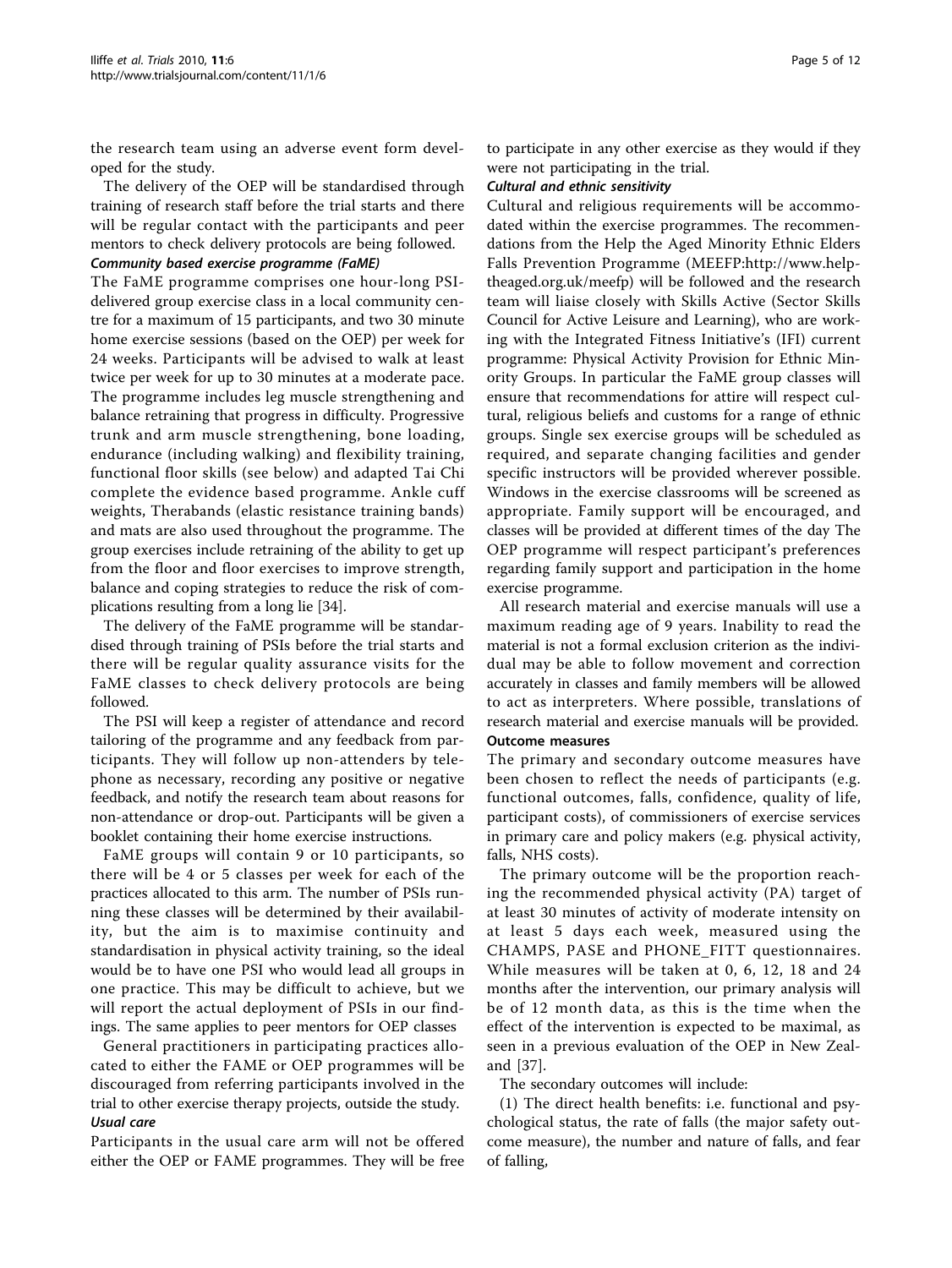(2) Stage of change, self-efficacy for exercise and physical self-perception (self-esteem relative to the physical domain), which includes measurement of perceived importance (the degree to which participants value their physical condition, body image and physical strength) to inform predictors of exercise adherence and continuation, and participants' judgement of the value or importance of physical activity,

(3) Health - related quality of life and Quality adjusted life years (QALYs) [[38](#page-10-0)],

(4) The NHS and private (participant) costs of each exercise programme, and possible cost offsets, identified from a comparison of health and social service utilisation of participants in all groups during the study period.

#### Ascertainment of outcomes

The following functional assessments will be used by researchers at baseline and at the end of the interventions (and at 6 months after allocation in the usual care arm):

1. Modified Clinical Romberg Static Balance test, eyes open and closed [[39\]](#page-10-0).

2. Timed get-up and go (with and without distraction) (TUG) as a measure of balance and falls risk [\[40\]](#page-10-0).

3. Functional Reach as a measure of balance and falls risk [[41\]](#page-10-0).

4. 30 second chair rise as a measure of lower limb strength and power [\[42\]](#page-10-0).

The following validated tools will be used at baseline, and as self-completion questionnaires at follow-up:

1. Confidence in balance measured by the ConfBal scale [[43\]](#page-10-0). A total score is provided as a measure of confidence.

2. Confidence in carrying out a range of basic activities of daily living without falling measured by the Falls Efficacy Scale-International (FES-I) [\[44](#page-10-0)].

3. Readiness to change measured by the transtheoretical model [[45\]](#page-10-0) and applying it to exercise behaviour to determine perceived barriers [[46](#page-10-0)] and self efficacy for exercise [\[47](#page-10-0)].

4. Quality of life will be measured using Older People's QoL Questionnaire (OPQOL) [[48](#page-10-0)-[50\]](#page-10-0)

5. Social network size and density will be measured using the brief Lubben Social Network scale [[51](#page-10-0)] and perceived social support measured by the Multidimensional Scale of Perceived Social Support (MSPSS) [[52\]](#page-10-0).

6. Subjective Habitual Physical Activity will be assessed using a number of validated questionnaires to ensure all domains of activity and sport are considered, including the Phone-FITT, PASE and CHAMPS [[53-55](#page-10-0)] and the current level of activity questions used in the Household Survey [[56](#page-10-0)].

7. Attitudes and beliefs about falls prevention interventions will be measured using the AFRIS questionnaire [\[57](#page-10-0)].

8. Falls risk will be measured by the Falls Risk Assessment Tool (FRAT) [[58](#page-10-0)].

9. Health- related quality of life will be measured by the SF-12 [[59](#page-10-0)]. Quality Adjusted Life Years (QALYs), which are the main outcome for the economic analysis, will be based on EQ-5D utility weights obtained by transforming SF-12 scores [[38](#page-10-0)].

In addition, demographic information, co-morbidity, medication, use of general practice and hospital and community social services will also be recorded at baseline and updated at subsequent assessments. Falls will be ascertained by self-completed fall diaries, with follow up of non-responders and telephone contact with fallers to ascertain the type of fall and any injury and health care usage that resulted.

Feedback will be sought from all exercise participants using a questionnaire which will include open questions eliciting views of the programme, reasons for drop-out, barriers to attendance and self perceptions of the benefits and disadvantages of the programmes to aid future implementation.

For the purposes of the economic analysis, the resources used in the delivery of the interventions will be collected from records kept by PSI instructors (FaME) and the research staff and peer mentors (OEP). The use of facilities and equipment, and the time spent on travel and instruction will be included and monetary costs will be assigned according to market rates.

In addition, the use of health and social care services (GP, community, outpatient, hospital admission) will be recorded for participants in all groups by means of the falls diaries. Self reported service utilisation will be verified from the primary care medical records of consenting patients after the follow up period. Costs of services will be obtained from local and national sources [[60\]](#page-10-0). Health and social care costs in the exercise groups will be compared with each other and with the usual care (no exercise) group to assess the extent to which the costs of the exercise intervention may be offset by savings elsewhere in the health and social care system.

No other encouragement to continue with physical activity will be given to participants, and all potential reinforcements in the form of diaries and six monthly contracts will be given to all three arms of the trial.

#### Baseline data collection

Baseline assessment will include all functional assessments plus administration of all questionnaires described above.

#### Follow-up data collection

Follow up assessments occur at 24 weeks after the commencement of the intervention, and at 6, 12, 18 and 24 months after the completion of the intervention for participants in both intervention arms, and at 24 weeks after randomisation and at 6, 12, 18 and 24 months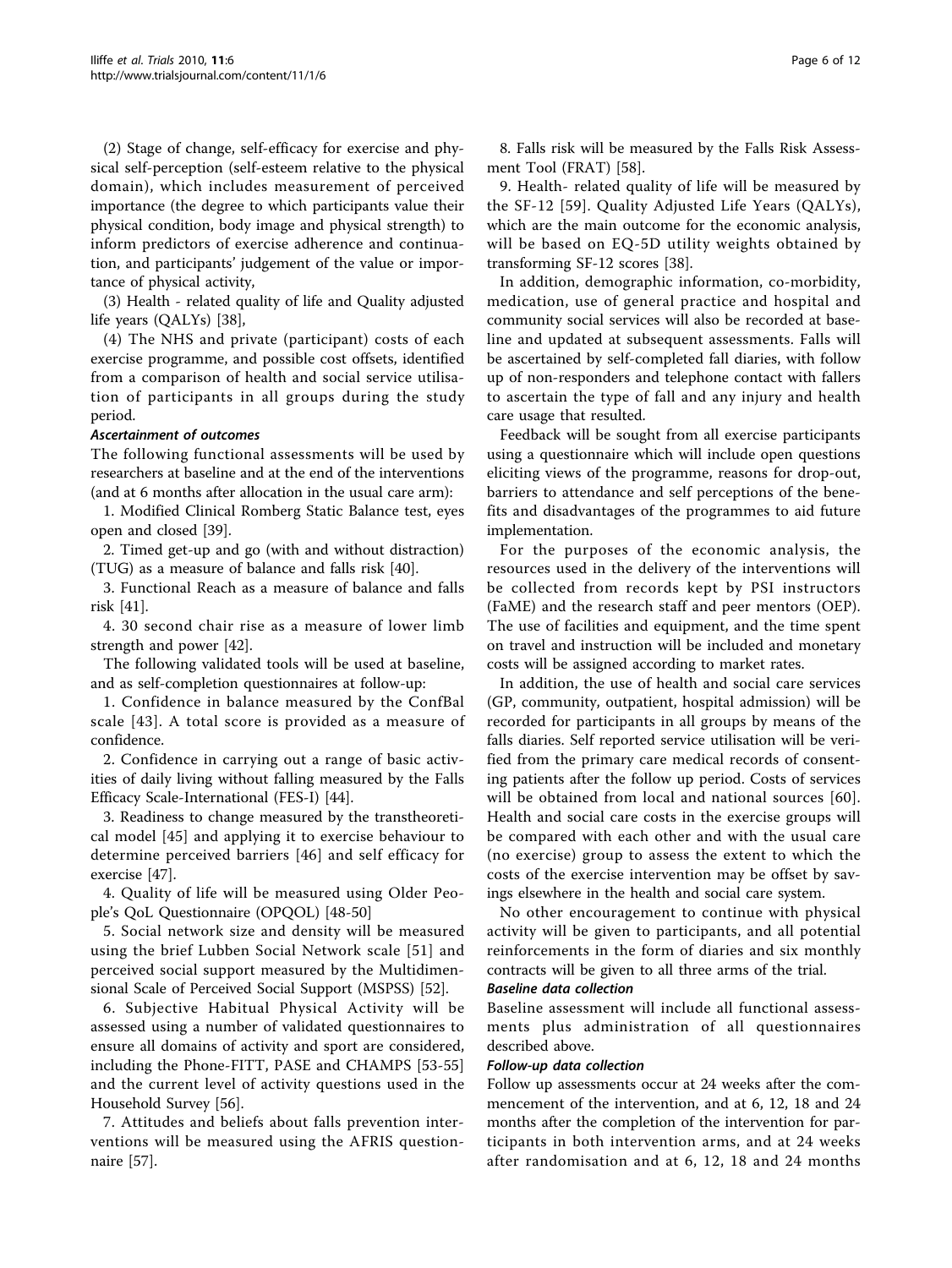after completion of the 24 week assessment in the control arm.

The 24 week functional assessment will be identical to the baseline assessment plus administration of all questionnaires described above.

Assessments at 6, 12, 18 and 24 months after completion of the intervention or after completion of the 24 week assessment in the control arm will comprise postal administration of the questionnaires described above.

The primary end-point will be the proportion reaching the recommended physical activity (PA) target of at least 30 minutes of activity of moderate intensity on at least 5 days each week, measured using the CHAMPS, PASE and PHONE\_FITT questionnaires, at 12 months after intervention.

#### Sample size

Sample size estimates are based on the numbers of participants needed to detect differences in proportions of participants in intervention and control groups:

1) Participating in physical activity (defined as reaching the national target recommendations of five sessions of 30 minutes or more of at least moderate activity per week).

2) Self perceived health as measured by the EQ-5D index, from which meanQALY scores and the incremental cost-effectiveness ratio will be calculated.

Under individual randomisation, sample size calculations for a small effect size (0.3) [\[61\]](#page-10-0) equivalent to a mean difference of 0.05 in the EQ-5D index in general community samples requires 176 participants per study group [\[62](#page-10-0)]. Published evidence of participants in a cluster randomised trial of physical activity promotion showed the proportions of participants achieving the same recommended targets for physical activity to be 14.6% (intervention subjects) vs. 4.9% (control subjects) [[63\]](#page-10-0). A total of 215 participants in each study group are required to detect this difference between study groups with 90% power (5% 2-sided significance). Current plans seek a 1% increase in the number of people achieving the physical activity target of five sessions of 30 minutes or more of at least moderate activity per week, year on year [[1\]](#page-9-0).

Data from 24 general practices in the British Regional Heart study suggested that an intra-class correlation coefficient (ICC) not exceeding 0.02 was appropriate for physical activity outcomes among middle aged men, but this study aimed to represent the full range of cardiovascular disease prevalence across Britain and the range would probably be less in the proposed study as it is less geographically dispersed [\[64\]](#page-10-0). Also ICCs collected for a range of variables in primary care settings have typically averaged 0.01 [\[65](#page-10-0)].

Based on an intra class correlation coefficient of 0.01 the design effect would be 1.31, because 32 participants will provide data per practice (see next paragraph). If 215 participants per arm are required (before allowing for attrition) for an individually randomised design (90% power, 5% 2-sided significance), 282 per arm would be required for the clustered design. Allowing for 30% attrition, this equates to 403 per arm. The sample size is based on detecting differences between each intervention (exercise programme) and the control arm, and there is unlikely to be enough power to detect modest differences in outcome between the two intervention arms.

Assuming an average practice size of 6000 patients, 15% (900) of whom are aged 65 and over [[66](#page-10-0)] and a random 1 in 2 sample (ratio will vary according to the practice size) of patients are approached to take part in the study, 600 patients aged 65 and over would be approached. Assuming that approximately 45 of these patients per practice agree to participate, and allowing for an attrition rate of 30%, outcome data would be obtained on 32 participants per practice.

It is expected that all or most patients in each practice will be invited to join the trial. In larger than average practices, however where the patient list is very large, a stratified random sample of 600 patients will be drawn. Response rates from each practice will be recorded.

#### Randomisation

Due to the relatively small number of practices in the trial, minimisation will be used to allocate practices to treatment arms to ensure maximum balance [\[67](#page-10-0)]. After all participants from a practice have been recruited, their practices will be individually allocated to a study arm by the London co-ordinating centre. Practices will be given an identification number and treatments will be assigned, by the senior statistician for the trial, using computer generated random number tables, embedded in a computer programme for minimisation. The variables to be used in the minimisation process will be trial centre (London/Nottingham & Derby), practice size (>= median practice size/< median practice size) and the index of multiple deprivation 2007 [[68\]](#page-10-0) (>= median IMD2007/< median IMD2007). Minimisation will be undertaken using the MINIM program [[69](#page-10-0)]. Practice recruitment and allocation will be performed concurrently in the two centres. Median practice size and IMD2007 values for the whole of England will be used as cutpoints for the minimisation process.

#### Concealment of allocation

Practices are allocated to intervention or usual care only after all patients are recruited. The practices, their patients and the researchers undertaking baseline assessments are all blinded to allocation until this point.

#### Blinding

It is difficult for participants to be blind in trials of exercise interventions, and for researchers to be blind to the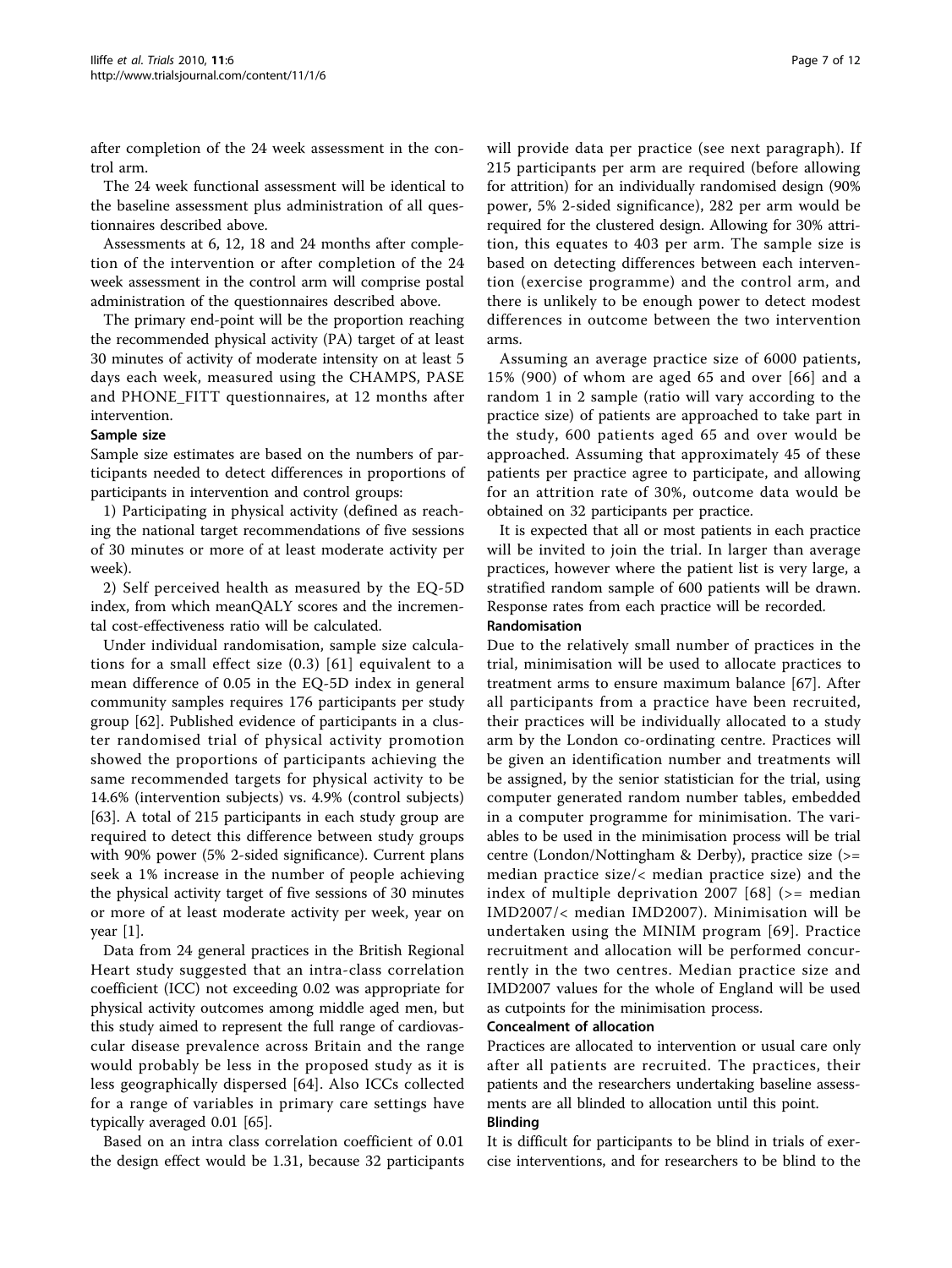allocation of participants as they will recruit participants and undertake baseline and follow up assessments. The researchers assessing outcomes are not blinded for pragmatic reasons only; the study is funded to support only enough researchers to carry our recruitment and followup simultaneously. However, general practices and their participants, and researchers having contact with practices and participants will not have foreknowledge of the treatment arm allocation of the practice, which will not be disclosed until after all participants within a practice have been recruited. Also, for the statistical analysis of participants' data, the statistician will be blind to the treatment arm allocation of the practices.

#### **Withdrawals**

Participants may be withdrawn from the trial either at their own request or at the discretion of the Investigator after discussion with the chair of the trial steering committee. Participants will be made aware (via the information sheet and consent form) that withdrawal from the trial will not affect their future care, and that the data collected to date may still be used in the final analysis. Any requests to withdraw data made by individuals withdrawing from the trial will be respected. The research teams at each site will advise discontinuation of exercise intervention or withdrawal from the trial if the exercise intervention poses a hazard to the safety of a participant, or if the participant poses a hazard to the safety of another participant. Those who withdraw from the trial will not be replaced.

#### Contamination

Usual care arm participants may be disappointed and seek their own way of increasing physical activity, but the falls and service use diaries and the 6 monthly reviews will capture this information.

#### Statistical methods

Characteristics of participants and practices will be compared descriptively at baseline. Comparisons between treatment arms will be made using random effects models to allow for clustering between practices. Linear regression models will be used for continuous outcome variables, logistic models for binary outcome variables (in particular the primary endpoint, namely attainment of recommended exercise level at 12 months after the intervention), and Poisson or negative binomial models for data on rate of falls. The assumptions for using each model will be checked and analyses adjusted accordingly. All analyses will be undertaken, adjusted (a) for variables used for minimisation (centre, deprivation and practice size), (b) for baseline values of the outcome measure, and (c) for baseline variables which differ to a clinically significant extent between groups. Differential effects of the intervention by age, sex and baseline activity levels will be assessed for the primary outcome measures by adding terms for the interaction between age, sex and baseline activity levels and treatment arm to the regression models.

Multilevel models will be applied to take account of clustering at the practice level (applicable to all arms of the study) and practitioner effects which will apply to differing extents in the OEP arm (due to the effectiveness of different PSIs) and FaME arm (due to the effectiveness of different PMs). Analyses as recommended by Roberts [[70](#page-10-0)] and Walwyn and Roberts [[71](#page-10-0)] (2009) will be applied for this purpose.

While the primary endpoint will be attainment of recommended exercise levels at 12 months, we will investigate the profile of exercise attainment at all time points (0, 6, 12, 18 and 24 months post intervention). We will carry out repeated measures analysis using generalised estimating equations which account for the intra-participant dependency of the repeated measures. In particular we will investigate evidence for differences in effect of the interventions at the different time points.

As the study consists of two intervention arms and one control arm, primary analysis will consist of comparing each intervention group with the control group. No formal adjustment of p-values will be made, since the sample size has been specifically designed to test each intervention separately.

The economic analysis will adopt standard techniques of economic appraisal [[72\]](#page-10-0). The measure of effectiveness will be mean differences in QALY scores at the end of follow up after adjustment for baseline values, estimated in an analysis of covariance. If statistically significant differences between groups are found, incremental cost effectiveness ratios will be calculated to show the extra cost incurred per QALY gained. Comparisons will be conducted between the usual care group and each type of exercise programme, and between the two interventions, using group means of follow-up QALY values after adjusting for baseline levels. The impact of uncertainties in the estimation of costs and outcome variables will be explored using one way and probabilistic sensitivity analysis. Bootstrap methods will be used to represent uncertainty of estimates, either for constructing confidence intervals or probability curves.

Sensitivity analyses will investigate the cost-effectiveness of the interventions for people with different levels of physical activity, health status and health related quality of life at baseline. Secondary cost-effectiveness analyses will be conducted using physical activity and other outcomes as the measures of effectiveness.

Missing outcome data will be assumed to be "missing at random" (MAR), conditional on key predictors of "missingness" (in particular baseline values of the response variable, treatment arm, and measures of compliance post randomisation) Multiple imputation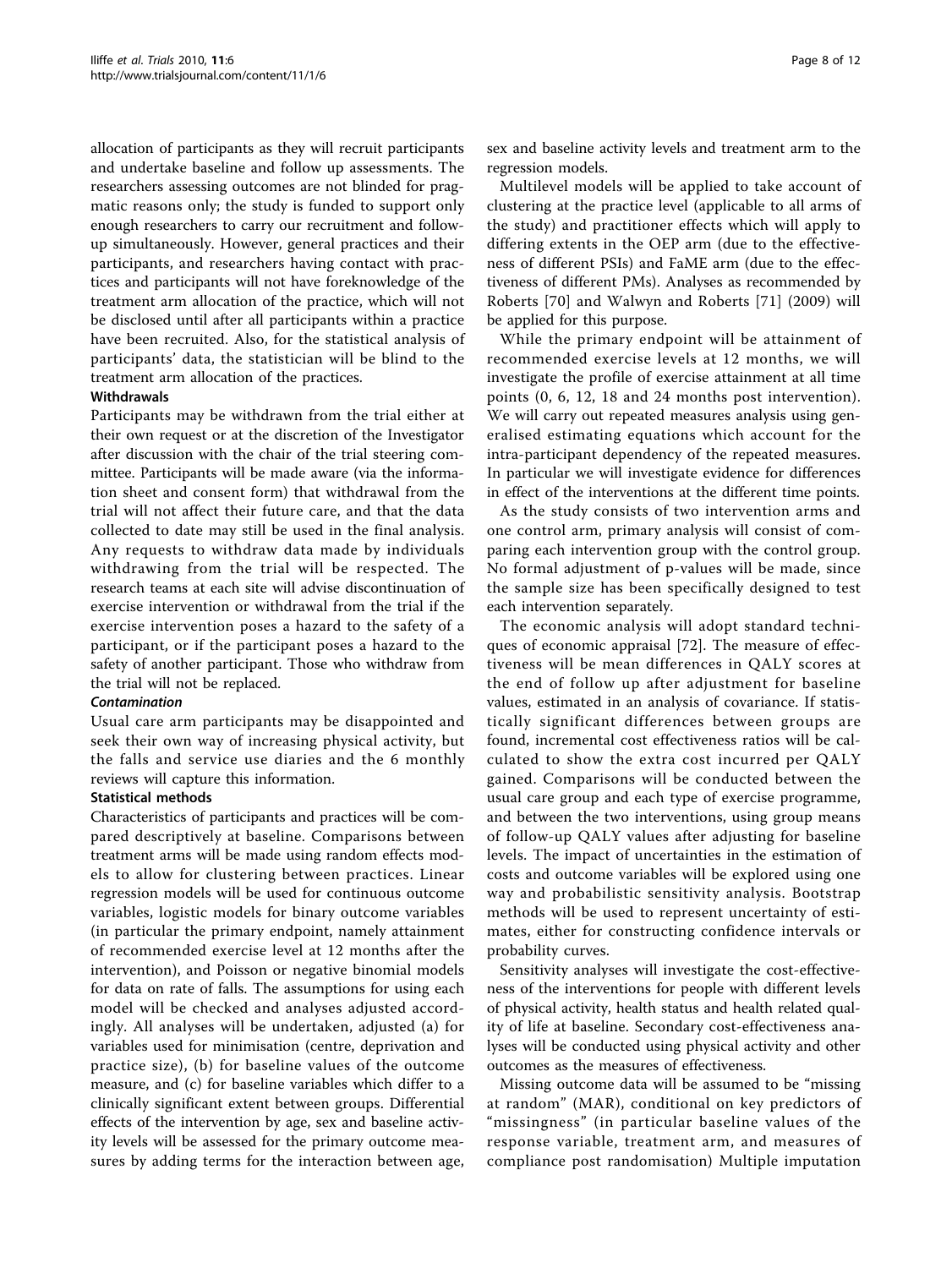of outcome variables will be carried out using these predictors of "missingness" [[73](#page-11-0)]. A further sensitivity analysis will be carried out where all who do not report their exercise levels will be assumed to be nonexercisers.

The full analysis set will comprise all randomised participants for whom one post-baseline assessment of the primary outcome measure is available. The per-protocol set will comprise all randomised participants who are deemed to have no protocol violations. CACE analysis will be carried out [[74](#page-11-0)].); this seeks to estimate the difference between compliers in the intervention groups with those who would have complied in the non-intervention group. The safety set will be all randomised participants who undertake at least one OEP session or FaME class.

#### Protocol violations

Participants who are randomised to the OEP or FaME programmes who do not undertake any of the OEP programme or attend any FaME classes will be deemed to be protocol violations.

#### Risks

Participants will complete a health questionnaire at recruitment which is sent to their GP to confirm exclusion criteria, prior to commencement of either exercise programme. Previous evaluation of the OEP showed significant reductions in falls and injuries [[31\]](#page-10-0) No adverse effects occurred in previous evaluations of either the OEP or FAME programmes [[32\]](#page-10-0). Safe exercise guidelines will be followed, pre-exercise assessment will be conducted and exercise intensity and difficulty will be increased with caution to minimise the risk of injury. All participants and their general practitioners will be informed of the potential risk of injury from any exercise programme in the information documents provided for participants and practices, so that consent is obtained with full knowledge of such risks.

# Adverse events

An adverse event (AE) is any unfavourable and unintended sign, symptom, syndrome or illness that develops or worsens during the period of observation in the trial. This includes:

(1) Exacerbation of a pre-existing illness.

(2) Increase in frequency or intensity of a pre-existing episodic event or condition.

(3) Condition detected or diagnosed after the intervention even though it may have been present prior to the start of the study.

(4) Continuous persistent disease or symptoms present at baseline that worsen following the start of the study.

A Serious Adverse Event (SAE) is any adverse event occurring following study mandated procedures, having received the OEP or FaME programmes or usual treatment that results in any of the following outcomes:

(1) Death

(2) A life-threatening adverse event

(3) Inpatient hospitalisation or prolongation of existing hospitalisation

(4) A disability/incapacity

(5) A congenital anomaly in the offspring of a participant

Important medical events that may not result in death, be life-threatening, or require hospitalisation may be considered a serious adverse event when, based upon appropriate medical judgment, they may jeopardize the participant and may require medical or surgical intervention to prevent one of the outcomes listed in this definition.

All adverse events will be assessed for seriousness, expectedness and causality. All adverse events will be recorded and closely monitored until resolution, stabilisation, or until it has been shown that the study intervention is not the cause.

Participants will be asked to contact the trial site immediately in the event of any serious adverse event. The Chief Investigator shall be informed immediately and shall determine seriousness and causality in conjunction with any treating medical practitioners. A serious adverse event that is deemed directly related to or suspected to be related to the trial intervention will be reported to the ethics committee.

#### Informed consent

Written informed consent will be obtained from all participants. The decision regarding participation in the study is entirely voluntary. The researcher will emphasize to potential participants that consent regarding study participation may be withdrawn at any time without penalty or affecting the quality or quantity of their future medical care, or loss of benefits to which the participant is otherwise entitled. No trial-specific interventions will be undertaken before informed consent has been obtained.

#### Ethical and organisational review

Ethical approval has been granted to the trial from Nottingham Research Ethics Committee 2 (application number 08/H0408/72). National Health Service (NHS) Research & Development (R&D) approval has been granted by NHS Nottinghamshire County and Westminster, Brent, Hounslow and Barnet PCTs, and will be sought from other relevant PCTs as practices are recruited to the study.

#### **Discussion**

The ProAct65+ trial is a primary care based exercise intervention for older people with wide inclusion criteria. The pragmatic trial design replicates the approach taken in successful primary care trials in New Zealand [[37,63\]](#page-10-0) and differs from the majority of trials which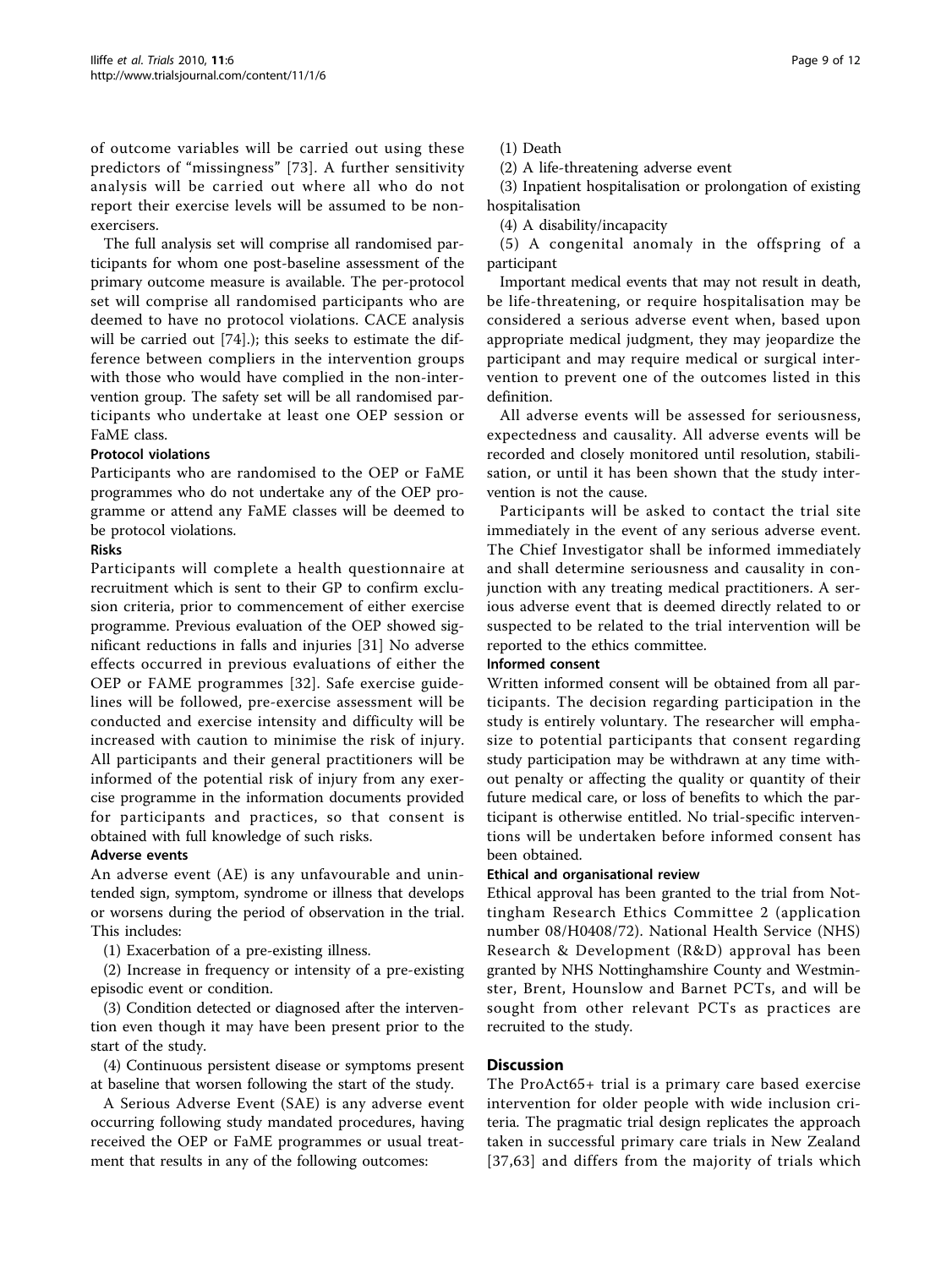<span id="page-9-0"></span>focus on falls reduction in selected groups by having continuation of physical activity as its primary outcome.

The problems that we anticipate are: 1) biases in recruitment, with those already exercising at a relatively high level being more likely to volunteer for this trial; 2) limited retention of recruits to the study, which we hope to minimise by relatively frequent but brief contact with participants after the end of the exercise programmes; 3) variation in 'doses' of exercise promotion, which we hope to avoid through our quality assurance processes; and 4) an increase in falls risk, as in previous studies [[37\]](#page-10-0), which we will counter through training of staff, risk reduction and risk management programmes.

Because the trial will document the levels of activity of participants, which can be compared with population norms, and the number screened, the number who are ineligible and the number who refuse, its findings will be generalisable. The findings will therefore be important for informing policy on exercise promotion and falls prevention amongst older people. They will be relevant to older people and to policy makers working in health, social care and leisure arenas, health and social care commissioners and providers, leisure providers and charities and voluntary organisations working with older people.

#### Acknowledgements

This study is funded by the NIHR HTA Programme (Reference number:06/36/ 04).

#### Author details

<sup>1</sup>Department of Primary Care Population Health, University College London, Rowland Hill St, London NW3 2PF, UK. <sup>2</sup>Division of Primary Care, University of Nottingham, Tower Building, University Park, Nottingham, NG7 2RD, UK. <sup>3</sup>School of Health, HealthQWest, Glasgow Caledonian University, Cowcaddens Road, Glasgow, G4 0BA, UK. <sup>4</sup>Department of Economics, University of Surrey, Guildford, GU2 7XH, UK. <sup>5</sup>Department of Health Care for Older People, Nottingham University Hospitals NHS Trust, Nottingham, UK.

#### Authors' contributions

SI, DK, TM, SD, DS, RM and HG developed the research proposal for funding, and together with ZS, MP wrote and refined the trial protocol.

#### Competing interests

DS and SD are Directors for Later Life Training, who deliver FaME and OEP training to health and leisure professionals across the UK. The other authors declare that they have no competing interests.

#### Received: 24 July 2009 Accepted: 18 January 2010 Published: 18 January 2010

#### References

- 1. Choosing Activity: a physical activity action plan. Department of Health. London 2005.
- 2. Blair SN, Kampert JB, Kohl HW, Barlow CE, Macera CA, Paffenbarger RS, Gibbons LW: Influences of cardiorespiratory fitness and other precursors on cardiovascular disease and all-cause mortality in men and women. J Am Med Assoc 1996, 276:205-210.
- 3. Nicholl JP, Coleman P, Brazier JE: [Health and healthcare costs and](http://www.ncbi.nlm.nih.gov/pubmed/10146904?dopt=Abstract) [benefits of exercise.](http://www.ncbi.nlm.nih.gov/pubmed/10146904?dopt=Abstract) Pharmacoeconomics 1994, 5:109-22.
- [among older adults: a review of the epidemiologic evidence.](http://www.ncbi.nlm.nih.gov/pubmed/10968291?dopt=Abstract) J Am Geriatr Soc 2000, 48:883-93.
- 5. McClure R, Turner C, Peel N, Spinks A, Eakin E, Hughes K: Population-based interventions for the prevention of fall-related injuries in older people. The Cochrane Database of Systematic Reviews 2005, 25(1).
- 6. Skelton DA, Todd C: What are the main risk factors for falls amongst older people and what are the most effective interventions to prevent these falls? How should interventions to prevent falls be implemented?. World Health Organisation Health Evidence Network, World Health Organisation, Denmark 2004.
- 7. Close JCT, Lord S, Menz HB, Sherrington C: [What is the role of falls?.](http://www.ncbi.nlm.nih.gov/pubmed/16301187?dopt=Abstract) Best Practice and Research Clinical Rheumatology 2005, 19(6):913-935.
- 8. Gillespie LD, Robertson MC, Gillespie WJ, Lamb SE, Gates S, Cumming RG, Rowe BH: Interventions for preventing falls in older people living in the community. Cochrane Database of Systematic Reviews 2009, 15(2).
- 9. Lawrence TM, White CT, Wenn R, Moran CG: [The current hospital costs of](http://www.ncbi.nlm.nih.gov/pubmed/15589923?dopt=Abstract) [treating hip fractures.](http://www.ncbi.nlm.nih.gov/pubmed/15589923?dopt=Abstract) Injury 2005, 36(1):88-91.
- 10. Newton JL, Kyle P, Liversidge P, Robinson G, Wilton K, Reeve P: [The cost of](http://www.ncbi.nlm.nih.gov/pubmed/16714519?dopt=Abstract) [falls in the community to the North East Ambulance Service.](http://www.ncbi.nlm.nih.gov/pubmed/16714519?dopt=Abstract) Emergency Medicine Journal 2006, 23(6):479-481.
- 11. Tinetti ME, Speechley M: [Prevention of falls among elderly.](http://www.ncbi.nlm.nih.gov/pubmed/2648154?dopt=Abstract) New England Journal of Medicine 1989, 320:1055-1059.
- 12. Cryer C, Patel S: Falls, fragility and fractures: National Service Framework for Older People: The case for and strategies to implement a joint health improvement and modernisation plan for Falls and Osteoporosis Tonbridge: University of Kent, Centre for Health Services Studies 2001.
- 13. Robertson MC, Devlin N, Scuffham P, Gardener MM, Buchner DM, Campbell AJ: Economic evaluation of a community based exercise programme to prevent falls. JECH 2001, 55:600-606.
- 14. National Institute of Clinical Evidence Guidelines 21: Falls: the assessment and prevention of falls in older people. . London 2004.
- 15. Close JCT, Lord S, Menz HB, Sherrington C: [What is the role of falls?.](http://www.ncbi.nlm.nih.gov/pubmed/16301187?dopt=Abstract) Best Practice and Research Clinical Rheumatology 2005, 19(6):913-935.
- 16. Department of Health: Be active, be healthy: a plan for getting the nation moving. London 2009[http://www.dh.gov.uk/en/Publicationsandstatistics/](http://www.dh.gov.uk/en/Publicationsandstatistics/Publications/PublicationsPolicyAndGuidance/DH_094358) [Publications/PublicationsPolicyAndGuidance/DH\\_094358.](http://www.dh.gov.uk/en/Publicationsandstatistics/Publications/PublicationsPolicyAndGuidance/DH_094358)
- 17. Skelton DA, Young A, Walker A, Hoinville E: Physical Activity in Later Life: Further analysis of the Allied Dunbar National Fitness survey and the HEASAH. Health Education Authority, London 1999, ISBN 0 7521 1573 1.
- 18. Hillsdon M, Foster C, Thorogood M: Interventions for promoting physical activity. Cochrane Database of Systematic Reviews 2005, 25(1).
- 19. Department of Health: At least five a week: Evidence on the impact of physical activity and its relationship to health.. A report from the Chief Medical Officer. London 2004.
- 20. Dinan S, Lenihan P, Tenn T, Iliffe S: [Is the promotion of physical activity in](http://www.ncbi.nlm.nih.gov/pubmed/17007711?dopt=Abstract) [vulnerable, older people feasible and effective in general practice?.](http://www.ncbi.nlm.nih.gov/pubmed/17007711?dopt=Abstract) British Journal of General Practice 2006, 56(531):791-3.
- 21. Stewart AL, Mills KM, Sepsis PG, King AC, McLeillan B, Rotz K, Ritter PL: Evaluation of CHAMPS, a physical activity promotion program for older adults. Annals of Behavioural Medicine 1997, 19(4):353-61.
- 22. Stewart AL, Verboncoeur CJ, McLellan BY, Gillis DE, Rush S, Mills KM, King AC, Ritter P, Brown BW Jr, Bortz WM: Physical outcomes of CHAMPS II: a physical activity promotion program for older adults. The Journals of Gerontology Series A-Biological Sciences and Medical Sciences 2001, 56(8): M465-70.
- 23. Stewart AL, Gillis D, Grossman M, Castrillo M, Pruitt L, McLellan B, Sperber N: [Diffusing a research-based physical activity promotion program for](http://www.ncbi.nlm.nih.gov/pubmed/16539792?dopt=Abstract) [seniors into diverse communities: CHAMPS III.](http://www.ncbi.nlm.nih.gov/pubmed/16539792?dopt=Abstract) Prev Chronic Dis 2006, 3(2): A51.
- 24. Laventure RME, Dinan SM, Skelton DA: Someone Like Me: Increasing Participation in Physical Activity Among Seniors With Senior Peer Health Motivators. J Aging Phy Act 2008, 16:S76-7.
- 25. Campbell AJ, Robertson MC, Gardener MM, Norton RN, Tilyard MW, Buchner DM: [Randomised control trial of a general practice programme](http://www.ncbi.nlm.nih.gov/pubmed/9366737?dopt=Abstract) [of home based exercise to prevent falls in elderly women.](http://www.ncbi.nlm.nih.gov/pubmed/9366737?dopt=Abstract) BMJ 1997, 315:1065-1069.
- Campbell AJ, Robertson MC, Gardener MM, Norton RN, Buchner DM: Psychotropic medication withdrawal and a home based exercise programme to prevent falls: a randomised controlled trial. J Am Geriatric Soc 1999, 47:850-853.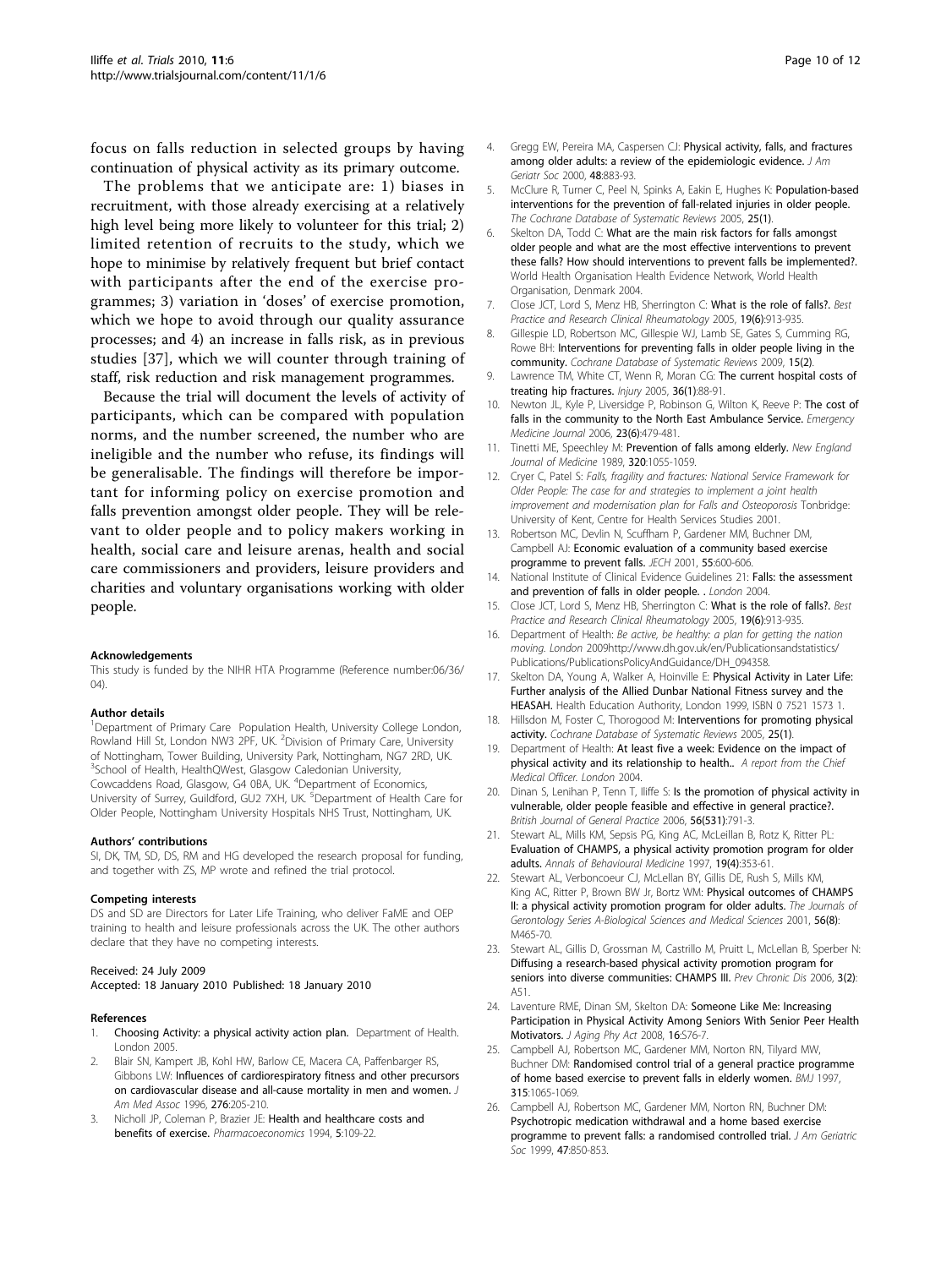- <span id="page-10-0"></span>27. Gardener MM, Buckner DM, Robertson MC, Campbell AJ: '[How to do it](http://www.ncbi.nlm.nih.gov/pubmed/11322678?dopt=Abstract)'. [Practical implementation of an exercise based falls prevention](http://www.ncbi.nlm.nih.gov/pubmed/11322678?dopt=Abstract) [programme.](http://www.ncbi.nlm.nih.gov/pubmed/11322678?dopt=Abstract) Age and Ageing 2001, 30:77-83.
- 28. Gardener MM, Phty M, Robertson MC, McGee R, Campbell AJ: Process and impact evaluation. Application of a Falls Prevention Program for Older People to Primary Health Care Practice. Preventative Medicine 2002, 34:546-553.
- 29. Robertson MC, Devlin N, Gardener MM, Campbell AJ: [Effectiveness and](http://www.ncbi.nlm.nih.gov/pubmed/11264206?dopt=Abstract) [economic evaluation of a nurse delivered home exercise programme to](http://www.ncbi.nlm.nih.gov/pubmed/11264206?dopt=Abstract) [prevent falls. 1: Randomised controlled trial.](http://www.ncbi.nlm.nih.gov/pubmed/11264206?dopt=Abstract) BMJ 2001, 322:697-701.
- 30. Robertson MC, Campbell AJ, Gardner MM, Devlin N: Preventing injuries in older people by preventing falls: A meta-analysis of individual-level data. J Am Geriatric Soc 2002, 50:905-911.
- 31. Liu-Ambrose T, Donaldson MG, Ahamed Y, Graf P, Cook WL, Close J, Lord SR, Khan KM: [Otago home-based strength and balance retraining](http://www.ncbi.nlm.nih.gov/pubmed/18795987?dopt=Abstract) [improves executive functioning in older fallers: a randomized controlled](http://www.ncbi.nlm.nih.gov/pubmed/18795987?dopt=Abstract) [trial.](http://www.ncbi.nlm.nih.gov/pubmed/18795987?dopt=Abstract) J Am Geriatr Soc 2008, 56(10):1821-30.
- 32. Skelton DA, Dinan SM, Campbell MG, Rutherford OM: [Tailored group](http://www.ncbi.nlm.nih.gov/pubmed/16267192?dopt=Abstract) [exercise \(Falls Management Exercise](http://www.ncbi.nlm.nih.gov/pubmed/16267192?dopt=Abstract) – FaME) reduces falls in [community-dwelling older frequent fallers \(an RCT\).](http://www.ncbi.nlm.nih.gov/pubmed/16267192?dopt=Abstract) Age and Ageing 2005, 34:636-639.
- 33. Skelton DA, Kennedy J, Rutherford OM: [Explosive power and asymmetry](http://www.ncbi.nlm.nih.gov/pubmed/11937474?dopt=Abstract) [in leg muscle function in frequent fallers and non-fallers aged over 65.](http://www.ncbi.nlm.nih.gov/pubmed/11937474?dopt=Abstract) Age and Ageing 2002, 31:119-125.
- 34. Skelton DA, Dinan SM: Exercise for falls management: rationale for an exercise programme aimed at reducing postural instability. Physio Theory Pract 1999, 15(2):105-120.
- 35. CONSORT diagram. [http://www.consort-statement.org/consort-statement/](http://www.consort-statement.org/consort-statement/flow-diagram/) [flow-diagram/,](http://www.consort-statement.org/consort-statement/flow-diagram/) Accessed 30/10/09.
- 36. Wilcock J, Bryans M, Turner S, O'Carroll R, Keady J, Levin E, Iliffe S, Downs M: Methodological problems in dementia research in primary care: a case study of a randomized controlled trial. Primary Health Care Research & Development 2007, 8(1):12-21.
- 37. Lawton BA, Rose SB, Elley CR, Dowell AC, Fenton A, Moyes SA: [Exercise on](http://www.ncbi.nlm.nih.gov/pubmed/19074218?dopt=Abstract) [prescription for women aged 40-74 recruited through primary care two](http://www.ncbi.nlm.nih.gov/pubmed/19074218?dopt=Abstract) [year randomised controlled trial.](http://www.ncbi.nlm.nih.gov/pubmed/19074218?dopt=Abstract) BMJ 2008, 337:a2509.
- 38. Gray A, Rivero-Arias O, Clarke PM: Estimating the association between SF 12 responses and EQ 5D utility values by response mapping. Med Dec Making 2006, 26:18-29.
- 39. Freeman MAR, Dean MRE, Hanham IWF: The etiology and prevention of functional instability of the foot. Journal of Bone and Joint Surgery 1965, 47-B:678-685.
- 40. Podsiadlo DA, Richardson S: [The Timed Up and Go: A test of basic](http://www.ncbi.nlm.nih.gov/pubmed/1991946?dopt=Abstract) [functional mobility for frail elder persons.](http://www.ncbi.nlm.nih.gov/pubmed/1991946?dopt=Abstract) Journal of the American geriatrics Society 1991, 39:142-148.
- 41. Duncan PW, Weiner DK, Chandler J, Studenski S: [Functional reach: a new](http://www.ncbi.nlm.nih.gov/pubmed/2229941?dopt=Abstract) [clinical measure of balance.](http://www.ncbi.nlm.nih.gov/pubmed/2229941?dopt=Abstract) J Gerontol 1990, 45(6):M192-7.
- 42. Rikli RE, Jones CJ: Functional fitness normative scores for communityresiding older adults aged 60-94. Journal of Aging and Physical Activity 1999, 7:162-181.
- 43. Simpson JM, Worsfold C, Hawke J: Balance confidence in elderly people. The CONFbal Scale [abstract 123]. Age and Ageing 1998, 27(Suppl 2):57.
- 44. Yardley L, Bryer N, Hauer K, Kemper G, Piot-Ziegler C, Todd C: [Development and initial validation of the Falls Efficacy Scale](http://www.ncbi.nlm.nih.gov/pubmed/16267188?dopt=Abstract)  [international FES -1.](http://www.ncbi.nlm.nih.gov/pubmed/16267188?dopt=Abstract) Age and Ageing 2005, 34:614-619.
- 45. Prochaska J, DiClemente C: [Stages and processes of self-change of](http://www.ncbi.nlm.nih.gov/pubmed/6863699?dopt=Abstract) [smoking: Toward an integrative model of change.](http://www.ncbi.nlm.nih.gov/pubmed/6863699?dopt=Abstract) Journal of Consulting and Clinical Psychology 1983, 51(3):390-395.
- 46. Clarke P, Eves F: Applying the transtheoretical model to the study of exercise on prescription. J Health Psychol 1997, 2:195-207
- 47. Marcus BH, Selby VC, Niaura RS, Rossi JS: [Self-efficacy and the stages of](http://www.ncbi.nlm.nih.gov/pubmed/1574662?dopt=Abstract) [exercise behaviour change.](http://www.ncbi.nlm.nih.gov/pubmed/1574662?dopt=Abstract) Research Quarterly for Exercise and Sport 1992, 63:60-66.
- 48. Bowling A, Bannister D, Sutton S, Evans O, Windsor J: A multidimensional model of QoL in older age. Ageing and Mental Health 2002, 6:355-371.
- 49. Bowling A, Gabriel Z, Dykes J, Dowding LM, Evans O, Fleissig A, Banister D, Sutton S: Let'[s ask them: a national survey of definitions of quality of life](http://www.ncbi.nlm.nih.gov/pubmed/14738211?dopt=Abstract) [and its enhancement among people aged 65 and over.](http://www.ncbi.nlm.nih.gov/pubmed/14738211?dopt=Abstract) International Journal of Aging and Human Development 2003, 56:269-306.
- 50. Bowling A, Gabriel Z: An integrational model of quality of life in older age. A comparison of analytic and lay models of quality of life. Social Indicators Research 2004, 69:1-36.
- 51. Lubben J, Blozik E, Gillmann G, Iliffe S, von Renteln Kruse W, Beck J, Stuck AE: [Performance of an abbreviated version of the Lubben Social](http://www.ncbi.nlm.nih.gov/pubmed/16921004?dopt=Abstract) [Network Scale among three European community-dwelling older adult](http://www.ncbi.nlm.nih.gov/pubmed/16921004?dopt=Abstract) [populations.](http://www.ncbi.nlm.nih.gov/pubmed/16921004?dopt=Abstract) The Gerontologist 2006, 46(4):503-513.
- 52. Zimmet GD, Dahlem NW, Zimet SG, Farley GK: The Multidimensional Scale of Perceived Social Support. Journal of Personality Assessment 1988, 52:30- 41.
- 53. Gill DP, Jones GR, Zou GY, Speechley M: [The Phone-FITT: a brief physical](http://www.ncbi.nlm.nih.gov/pubmed/18660552?dopt=Abstract) [activity interview for older adults.](http://www.ncbi.nlm.nih.gov/pubmed/18660552?dopt=Abstract) J Aging Phys Act 2008, 16:292-315.
- 54. Stewart AL, Verboncoeur CJ, McLellan BY, Gillis DE, Rush S, Mills KM, King AC, Ritter P, Brown BW Jr, Bortz WM: Physical outcomes of CHAMPS II: a physical activity promotion program for older adults. The Journals of Gerontology Series A-Biological Sciences and Medical Sciences 2001, 56(8): M465-70.
- 55. Washburn RA, Smith KW, Jette AM, Janney CA: [The Physical Activity Scale](http://www.ncbi.nlm.nih.gov/pubmed/8437031?dopt=Abstract) [for the Elderly \(PASE\): Development and evaluation.](http://www.ncbi.nlm.nih.gov/pubmed/8437031?dopt=Abstract) Journal of Clinical Epidemiology 1993, 46(2):153-162.
- 56. Ali R, Binmore R, Dunstan S, Greer J, Matthews D, Murray L, Robinson S: General Household Survey, Overview Report Office for National Statistics 2007.
- 57. Yardley L, Donovan-Hall M, Francis K, Todd C: Attitudes and beliefs that predict older people's intention to undertake strength and balance training. J Gerontol: Psych Sci 2007, 62:119-25.
- 58. Nandy S, Parsons S, Cryer C, Underwood M, Rashbrook E, Carter Y, Eldridge S, Close J, Skelton D, Taylor S, Feder G, on behalf of the fallsprevention pilot steering group: [Development and preliminary](http://www.ncbi.nlm.nih.gov/pubmed/15284315?dopt=Abstract) [examination of the predictive validity of the Falls Risk Assessment Tool](http://www.ncbi.nlm.nih.gov/pubmed/15284315?dopt=Abstract) [\(FRAT\) for use in primary care.](http://www.ncbi.nlm.nih.gov/pubmed/15284315?dopt=Abstract) Journal of Public Health 2004, 26(2):138-143.
- 59. Ware JE, Kosinsiki M, Keller SD: [A 12-item short-form health survey:](http://www.ncbi.nlm.nih.gov/pubmed/8628042?dopt=Abstract) [Construction of scales and preliminary tests of reliability and validity.](http://www.ncbi.nlm.nih.gov/pubmed/8628042?dopt=Abstract) Medical Care 1996, 34(3):220-233.
- Curtis L, Netten A: Unit Costs of Health and Social Care Personal and Social Services Research Unit: University of Kent and LSE 200[8http://www.pssru.ac.](http://www.pssru.ac.uk) [uk](http://www.pssru.ac.uk).
- 61. Lipsey MW, Wilson DB: [The efficacy of psychological, educational, and](http://www.ncbi.nlm.nih.gov/pubmed/8297057?dopt=Abstract) [behavioural treatment. Confirmation from meta-analysis.](http://www.ncbi.nlm.nih.gov/pubmed/8297057?dopt=Abstract) American Psychologist 1993, 48(12):1181-1209.
- 62. Roset M, Badia X, Mayo NE: [Sample size calculations in studies using the](http://www.ncbi.nlm.nih.gov/pubmed/10548869?dopt=Abstract) [EuroQol 5D.](http://www.ncbi.nlm.nih.gov/pubmed/10548869?dopt=Abstract) Quality of Life Research 1999, 8:539-549.
- 63. Elley CR, Kerse N, Arroll B, Robinson E: [Effectiveness of counselling](http://www.ncbi.nlm.nih.gov/pubmed/12689976?dopt=Abstract) [patients on physical activity in general practice: a cluster randomised](http://www.ncbi.nlm.nih.gov/pubmed/12689976?dopt=Abstract) [controlled trial.](http://www.ncbi.nlm.nih.gov/pubmed/12689976?dopt=Abstract) BMJ 2003, 326:793-798.
- 64. Morris RW, Whincup PH, Lampe FC, Walker M, Wannamethee SG, Shaper AG: [Geographic variation in incidence of coronary heart disease](http://www.ncbi.nlm.nih.gov/pubmed/11514478?dopt=Abstract) [in Britain: the contribution of established risk factors.](http://www.ncbi.nlm.nih.gov/pubmed/11514478?dopt=Abstract) Heart 2001, 86:277- 283.
- 65. Adams G, Gulliford MC, Ukoumunne OC, Eldridge S, Chinn S, Campbell MJ: Patterns of intra-cluster correlation from primary care research to inform study design and analysis. J Clin Epidemiology 2004, 57(8):785-794.
- 66. Office of National Statistics:[http://www.statistics.gov.uk/cci/nugget.asp?](http://www.statistics.gov.uk/cci/nugget.asp?ID=949)  $ID=949$
- 67. Pocock SJ: Clinical Trials: A Practical Approach. NY: John Wiley & Sons 1983.
- 68. Noble M, Wright G, Dibben C, Smith GAN, McLennan D, Anttila C, Barnes H, Mokhtar C, Noble S, Avenell D, Gardner J, Covizzi I, Lloyd M: The English Indices of Deprivation. Office of the Deputy Prime Minister, Neighbourhood Renewal Unit 2004.
- Evans SM, Royston P, Day S: Minim: allocation by minimisation in clinical trials <http://www-users.york.ac.uk/~mb55/guide/minim.htm>, Last accessed 24/07/09.
- 70. Roberts C: [The implications of variation in outcome between health](http://www.ncbi.nlm.nih.gov/pubmed/10495459?dopt=Abstract) [professionals for the design and analysis of randomized controlled trials.](http://www.ncbi.nlm.nih.gov/pubmed/10495459?dopt=Abstract) Statistics in Medicine 1999, 18(19):2605-15.
- 71. Walwyn R, Roberts C: [Therapist variation within randomised trials of](http://www.ncbi.nlm.nih.gov/pubmed/19608603?dopt=Abstract) [psychotherapy: implications for precision, internal and external validity.](http://www.ncbi.nlm.nih.gov/pubmed/19608603?dopt=Abstract) Stat Methods Med Res
- 72. Drummond MF, Sculpher MJ, O'Brien BJ, Stoddart G, Torrance GW: Methods for the Economic Evaluation of Health Care Programmes Oxford: Oxford University Press 2005.